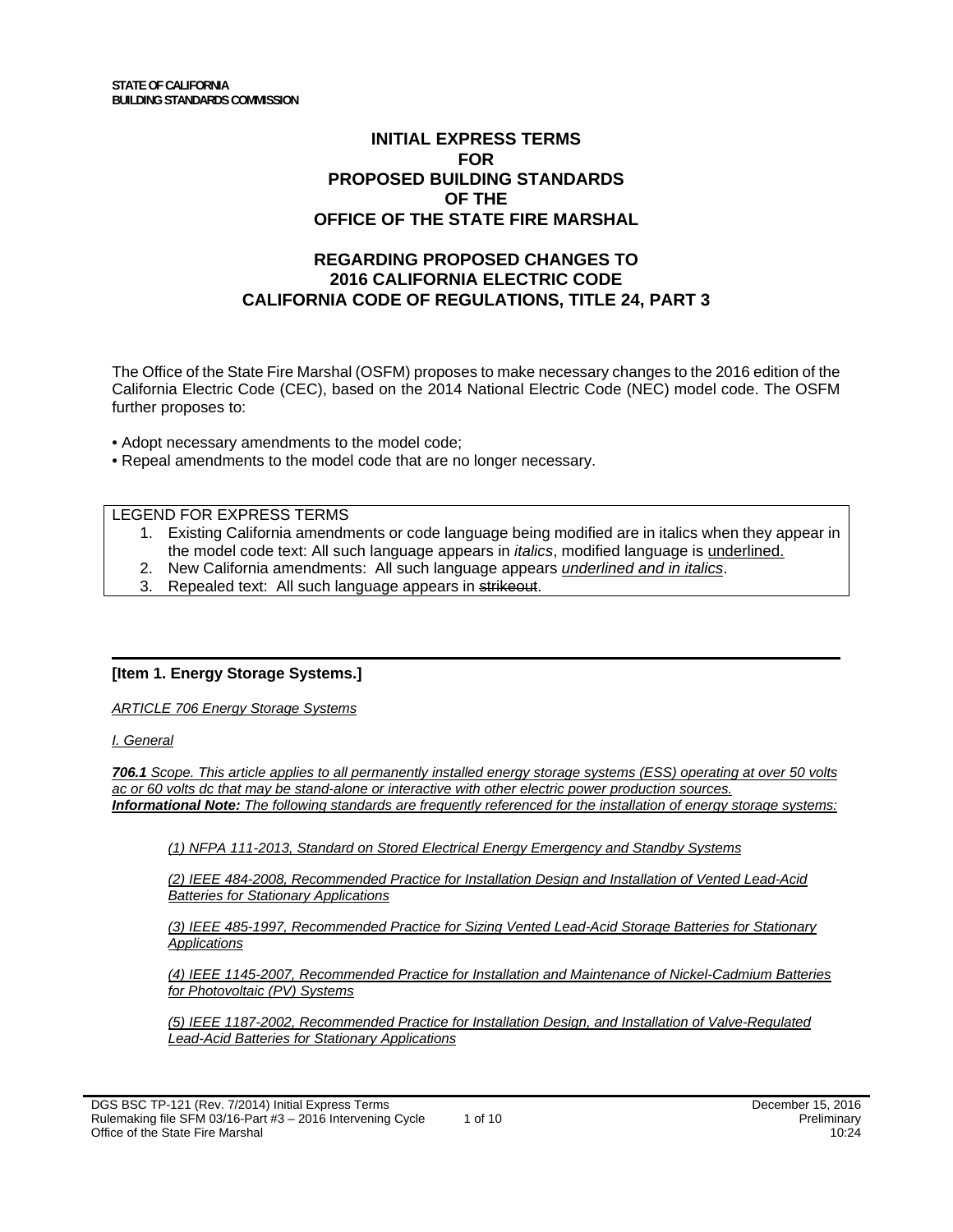*(6) IEEE 1578-2007, Recommended Practice for Stationary Battery Electrolyte Spill Containment and Management* 

*(7) IEEE 1635/ASHRAE 21-2012, Guide for the Ventilation and Thermal Management of Batteries for Stationary Applications* 

*(8) UL 810A, Electrochemical Capacitors* 

*(9) UL 1973, Batteries for Use in Light Electric Rail (LER) Applications and Stationary Applications* 

*(10) UL 1989, Standard for Standby Batteries* 

*(11) UL Subject 2436, Spill Containment For Stationary Lead Acid Battery Systems* 

*(12) UL Subject 9540, Safety of Energy Storage Systems and Equipment* 

*706.2 Definitions.* 

*Battery. Two or more cells connected together electrically in series, in parallel, or a combination of both to provide the required operating voltage and current levels.* 

*Cell. The basic electrochemical unit, characterized by an anode and a cathode, used to receive, store, and deliver electrical energy.* 

*Container. A vessel that holds the plates, electrolyte, and other elements of a single unit, comprised of one or more cells, in a battery. It can be referred to as a jar or case.* 

*Diversion Charge Controller. Equipment that regulates the charging process of an ESS by diverting power from energy storage to direct-current or alternating-current loads or to an interconnected utility service.* 

*Electrolyte. The medium that provides the ion transport mechanism between the positive and negative electrodes of a cell.* 

*Energy Storage System (ESS). One or more components assembled together capable of storing energy for use at a future time. ESS(s) can include but is not limited to batteries, capacitors, and kinetic energy devices (e.g., flywheels and compressed air). These systems can have ac or dc output for utilization and can include inverters and converters to change stored energy into electrical energy.* 

*Energy Storage System, Self-Contained. Energy storage systems where the components such as cells, batteries, or modules and any necessary controls, ventilation, illumination, fire suppression, or alarm systems are assembled, installed, and packaged into a singular energy storage container or unit.* 

*Informational Note: Self-contained systems will generally be manufactured by a single entity, tested and listed to*  safety standards relevant to the system, and readily connected on site to the electrical system and in the case of *multiple systems to each other.* 

*Energy Storage System, Pre-Engineered of Matched Components. Energy storage systems that are not selfcontained systems but instead are pre-engineered and field-assembled using separate components supplied as a system by a singular entity that are matched and intended to be assembled as an energy storage system at the system installation site.* 

*Informational Note: Pre-engineered systems of matched components for field assembly as a system will generally*  be designed by a single entity and comprised of components that are tested and listed separately or as an assembly.

*Energy Storage System, Other. Energy storage systems that are not self-contained or pre-engineered systems of matched components but instead are composed of individual components assembled as a system. Informational Note: Other systems will generally be comprised of different components combined on site to create an ESS. Those components would generally be tested and listed to safety standards relevant to the application.*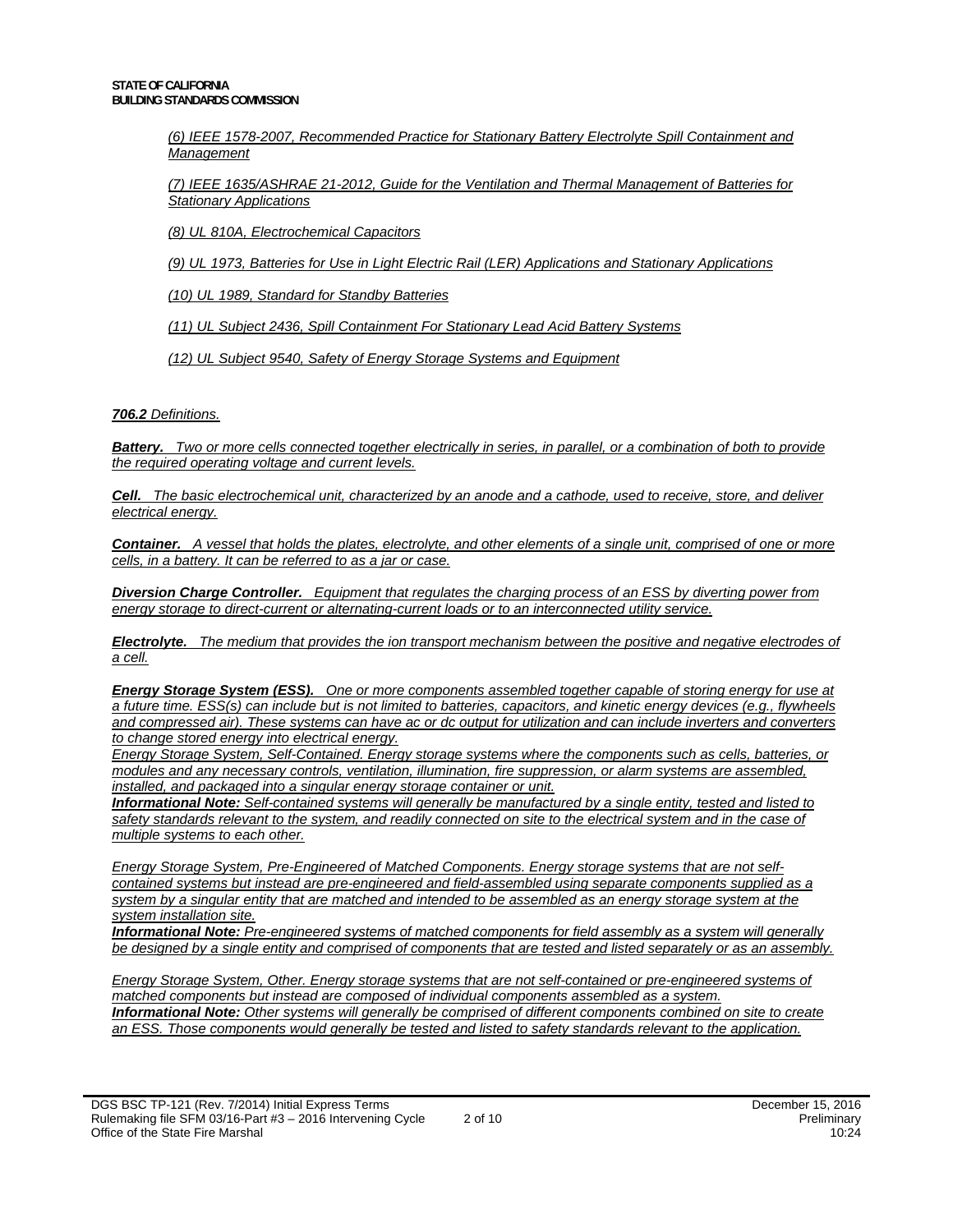*Flow Battery. An energy storage component similar to a fuel cell that stores its active materials in the form of two electrolytes external to the reactor interface. When in use, the electrolytes are transferred between reactor and storage tanks.* 

*Informational Note: Two commercially available flow battery technologies are zinc bromine and vanadium redox, sometimes referred to as pumped electrolyte ESS.* 

*Intercell Connector. An electrically conductive bar or cable used to connect adjacent cells.* 

*Intertier Connector. In a battery system, an electrical conductor used to connect two cells on different tiers of the same rack or different shelves of the same rack.* 

*Inverter Input Circuit. Conductors between the inverter and the ESS in stand-alone and multimode inverter systems.* 

*Inverter Output Circuit. Conductors between the inverter and another electric power production source, such as a utility for an electrical production and distribution network.* 

*Inverter Utilization Output Circuit. Conductors between the multimode or standalone inverter and utilization equipment.* 

*Nominal Voltage (Battery or Cell). The value assigned to a cell or battery of a given voltage class for the purpose of convenient designation. The operating voltage of the cell or battery may vary above or below this value.* 

*Sealed Cell or Battery. A cell or battery that has no provision for the routine addition of water or electrolyte or for external measurement of electrolyte specific gravity.* 

*Informational Note: Some cells that are considered to be sealed under conditions of normal use, such as valveregulated lead-acid or some lithium cells, contain pressure relief valves.* 

*Terminal. That part of a cell, container, or battery to which an external connection is made (commonly identified as a post, pillar, pole, or terminal post).* 

*706.3 Other Articles. Wherever the requirements of other articles of this Code and Article 706 differ, the requirements of Article 706 shall apply. If the ESS is capable of being operated in parallel with a primary source(s) of electricity, the*  requirements in 705.6, 705.12, 705.14, 705.16, 705.32, 705.40, 705.100, 705.143, and Part IV of Article 705 shall *apply.* 

*706.4 System Classification. ESS shall be classified as one of the types described as follows:* 

*(1) ESS, self-contained Informational Note: Some self-contained systems may be listed.* 

*(2) ESS, pre-engineered of matched components* 

*(3) ESS, other* 

*706.5 Equipment. Monitors, controls, switches, fuses, circuit breakers, power conversion systems, inverters and transformers, energy storage components, and other components of the energy storage system other than lead-acid*  batteries, shall be listed . Alternatively, self-contained ESS shall be listed as a complete energy storage system.

*706.6 Multiple Systems. Multiple ESSs shall be permitted to be installed in or on a single building or structure.* 

*706.7 Disconnecting Means.* 

*A ESS Disconnecting Means. A disconnecting means shall be provided for all ungrounded conductors derived from an ESS. A disconnecting means shall be readily accessible and located within sight of the ESS.*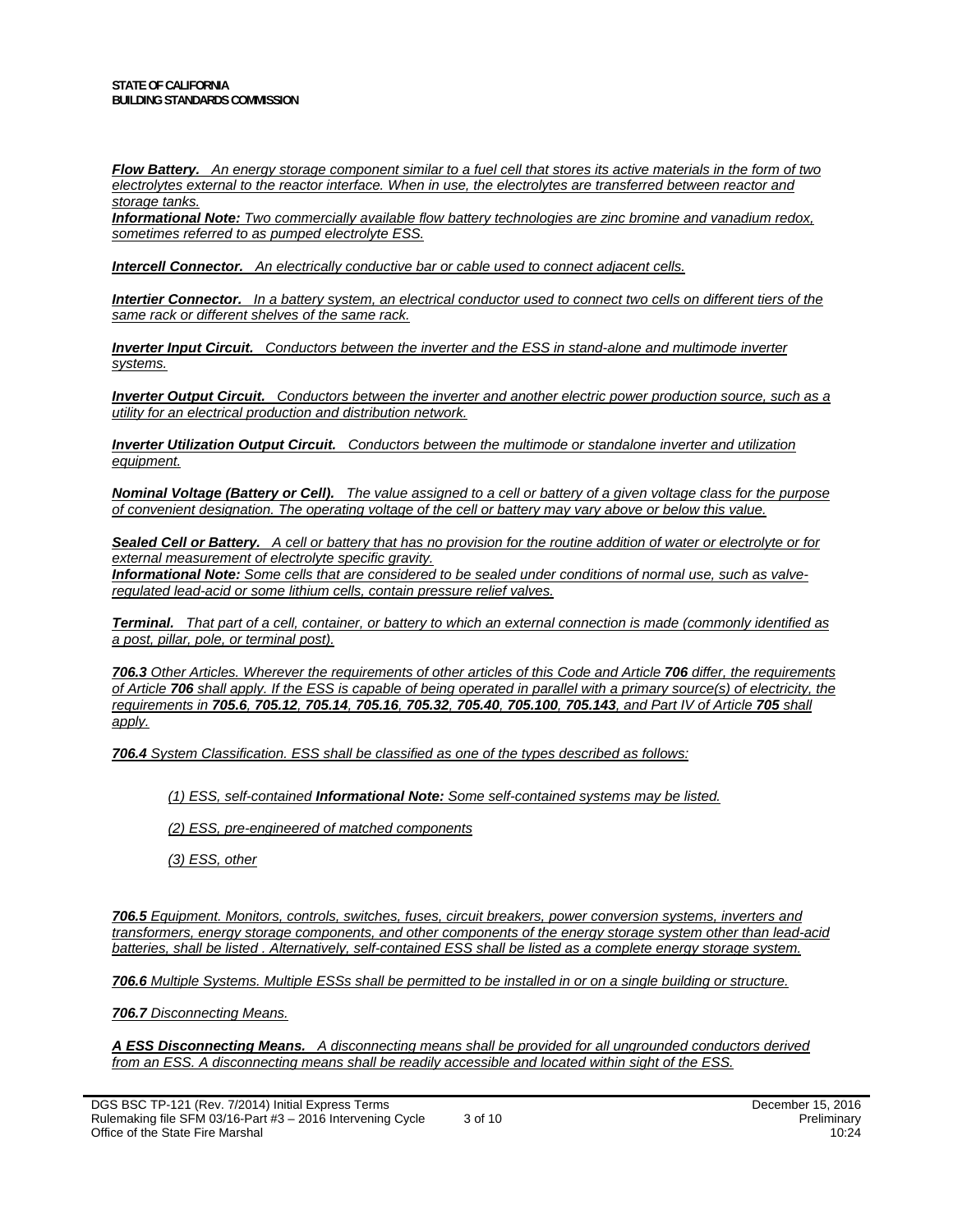*Informational Note: See 240.21(H) for information on the location of the overcurrent device for conductors.* 

*B Remote Actuation. Where controls to activate the disconnecting means of an ESS are not located within sight of the system, the disconnecting means shall be capable of being locked in the open position, in accordance with 110.25, and the location of the controls shall be field marked on the disconnecting means.* 

*C Busway. Where a dc busway system is installed, the disconnecting means shall be permitted to be incorporated into the busway.* 

*D Notification. The disconnecting means shall be legibly marked in the field. The marking shall meet the requirements of 110.21(B) and shall include the following:* 

*(1) Nominal ESS voltage* 

*(2) Maximum available short-circuit current derived from the ESS* 

*(3) The associated clearing time or arc duration based on the available short-circuit current from the ESS and associated overcurrent protective devices if applicable* 

*(4) Date the calculation was performed* 

*Exception: The labeling in 706.7(D)(1) through (D)(4) shall not be required if an arc flash label is applied in accordance with acceptable industry practice.* 

*Informational Note No. 1: Industry practices for equipment labeling are described in NFPA 70E-2015, Standard for Electrical Safety in the Workplace. This standard provides specific criteria for developing arc-flash labels for equipment that provides nominal system voltage, incident energy levels, arc-flash boundaries, minimum required levels of personal protective equipment, and so forth.* 

*Informational Note No. 2: Battery equipment suppliers can provide information about short-circuit current on any particular battery model.* 

*E Partitions and Distance. Where energy storage system input and output terminals are more than 1.5 m (5 ft) from connected equipment, or where the circuits from these terminals pass through a wall or partition, the installation shall comply with the following:* 

*(1) A disconnecting means shall be provided at the energy storage system end of the circuit. Fused disconnecting means or circuit breakers shall be permitted to be used.* 

*(2) A second disconnecting means located at the connected equipment shall be installed where the disconnecting means required by 706.7(E)(1) is not within sight of the connected equipment. Informational Note No. 1: For remote disconnect controls in information technology equipment rooms, see 645.10. Informational Note No. 2: For overcurrent protection of batteries, see 240.21(H).* 

*(3) Where fused disconnecting means are used, the line terminals of the disconnecting means shall be connected toward the energy storage system terminals.* 

*(4) Disconnecting means shall be permitted to be installed in energy storage system enclosures where explosive atmospheres can exist if listed for hazardous locations.* 

*(5) Where the disconnecting means in (1) is not within sight of the disconnecting means in (2), placards or directories shall be installed at the locations of all disconnecting means indicating the location of all other disconnecting means.*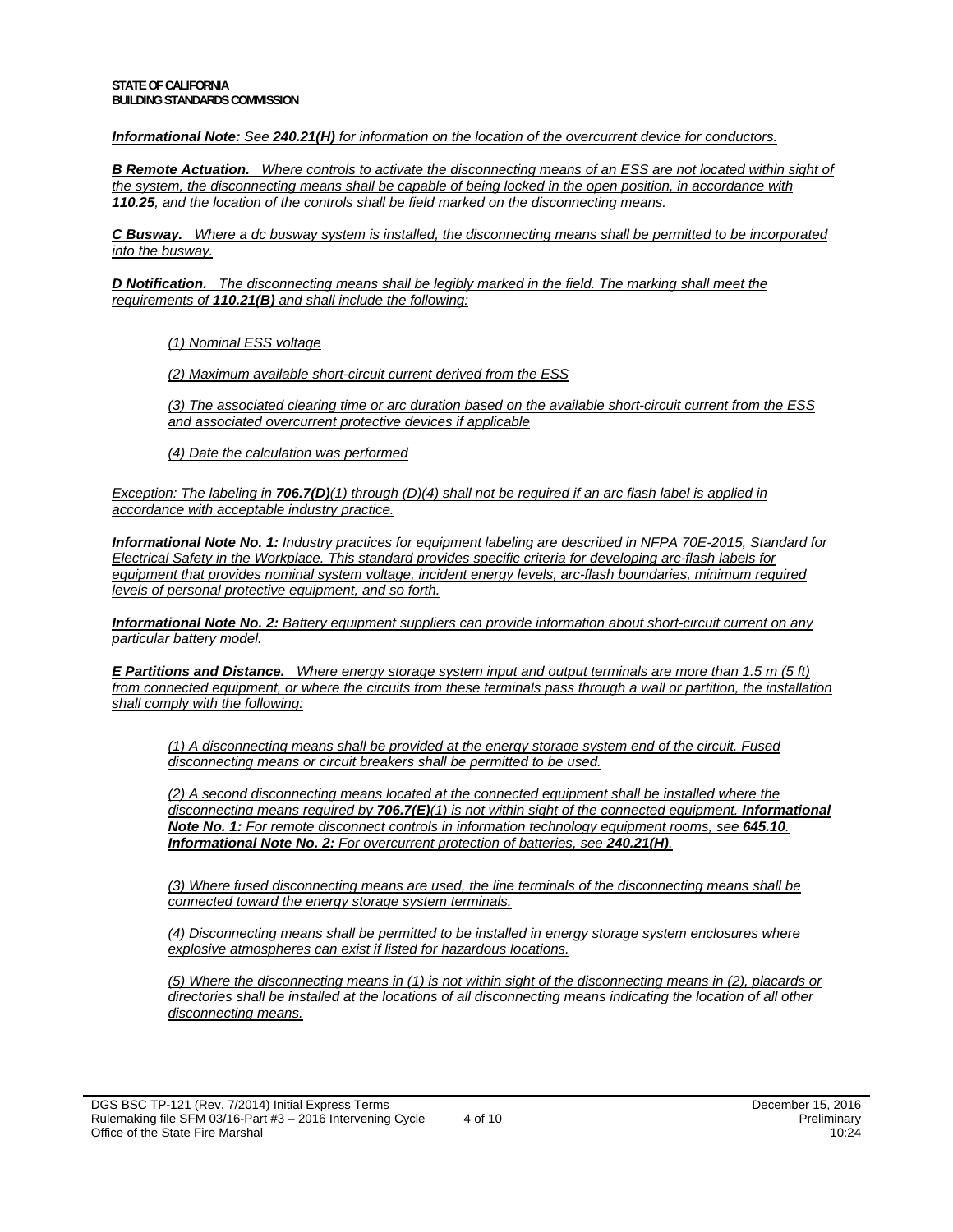*706.8 Connection to Other Energy Sources. Connection to other energy sources shall comply with the requirements of 705.12.* 

*A Load Disconnect. A load disconnect that has multiple sources of power shall disconnect all energy sources when in the off position.* 

*B Identified Interactive Equipment. Only inverters and ac modules listed and identified as interactive shall be permitted on interactive systems.* 

*C Loss of Interactive System Power. Upon loss of primary source, an ESS with a utility interactive inverter shall comply with the requirements of 705.40.* 

*D Unbalanced Interconnections. Unbalanced connections between an energy storage system and electric power production sources shall be in accordance with 705.100.* 

*E Point of Connection. The point of connection between an energy storage system and electric power production sources shall be in accordance with 705.12.* 

*706.10 Energy Storage System Locations. Battery locations shall conform to 706.10(A), (B), and (C).* 

*A Ventilation. Provisions appropriate to the energy storage technology shall be made for sufficient diffusion and ventilation of any possible gases from the storage device, if present, to prevent the accumulation of an explosive mixture. A pre-engineered or self-contained ESS shall be permitted to provide ventilation in accordance with the manufacturer's recommendations and listing for the system.* 

*Informational Note No. 1: See NFPA 1-2015, Fire Code, Chapter 52, for ventilation considerations for specific battery chemistries.* 

*Informational Note No. 2: Some storage technologies do not require ventilation.* 

*Informational Note No. 3: A source for design of ventilation of battery systems is IEEE 1635-2012/ASHRAE Guideline 21-2012 Guide for the Ventilation and Thermal Management of Batteries for Stationary Applications, and the UBC.* 

*Informational Note No. 4: Fire protection considerations are addressed in NFPA 1-2015, Fire Code.* 

*B Guarding of Live Parts. Guarding of live parts shall comply with 110.27.* 

*C Spaces About ESS Components. Spaces about the ESS shall comply with 110.26. Working space shall be measured from the edge of the ESS modules, battery cabinets, racks, or trays. For battery racks, there shall be a minimum clearance of 25 mm (1 in.) between a cell container and any wall or structure on the side not requiring access for maintenance. ESS modules, battery cabinets, racks, or trays shall be permitted to contact adjacent walls or structures, provided that the battery shelf has a free air space for not less than 90 percent of its length. Preengineered and self-contained ESSs shall be permitted to have working space between components within the system in accordance with the manufacturer's recommendations and listing of the system. Informational Note: Additional space is often needed to accommodate ESS equipment hoisting equipment, tray removal, or spill containment.* 

*D Egress. A personnel door(s) intended for entrance to and egress from rooms designated as ESS rooms shall open in the direction of egress and shall be equipped with listed panic hardware.* 

*E Illumination. Illumination shall be provided for working spaces associated with ESS and their equipment and components. Luminaires shall not be controlled by automatic means only. Additional luminaires shall not be required where the work space is illuminated by an adjacent light source. The location of luminaires shall not do either of the following:* 

*(1) Expose personnel to energized system components while performing maintenance on the luminaires in the system space*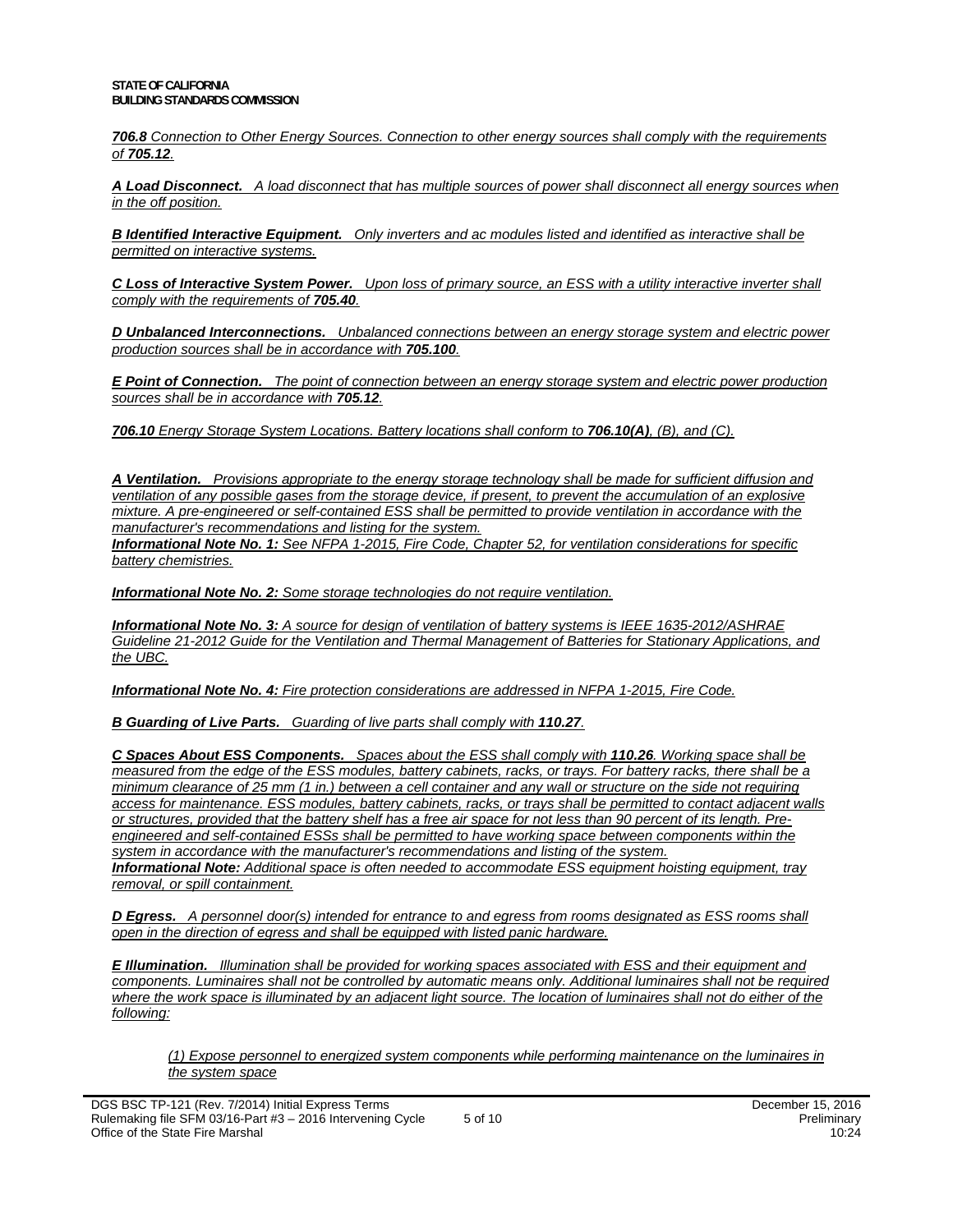#### *(2) Create a hazard to the system or system components upon failure of the luminaire*

#### *706.11 Directory. ESS shall be indicated by 706.11(A) and (B). The markings or labels shall be in accordance with 110.21(B).*

*A Directory. A permanent plaque or directory denoting all electric power sources on or in the premises shall be installed at each service equipment location and at locations of all electric power production sources capable of being interconnected.* 

*Exception: Installations with large numbers of power production sources shall be permitted to be designated by groups.* 

*B Facilities with Stand-Alone Systems. Any structure or building with an ESS that is not connected to a utility service source and is a stand-alone system shall have a permanent plaque or directory installed on the exterior of the building or structure at a readily visible location acceptable to the authority having jurisdiction. The plaque or directory shall indicate the location of system disconnecting means and that the structure contains a stand-alone electrical power system.* 

#### *II. Circuit Requirements*

#### *706.20 Circuit Sizing and Current.*

*A Maximum Rated Current for a Specific Circuit. The maximum current for the specific circuit shall be calculated in accordance with 706.20(A)(1) through (A)(5).* 

*1 Nameplate-Rated Circuit Current. The nameplate(s)-rated circuit current shall be the rated current indicated on the ESS nameplate(s) or system listing for pre-engineered or self-contained systems of matched components intended for field assembly as a system.* 

*2 Inverter Output Circuit Current. The maximum current shall be the inverter continuous output current rating.* 

*3 Inverter Input Circuit Current. The maximum current shall be the continuous inverter input current rating when the inverter is producing rated power at the lowest input voltage.* 

*4 Inverter Utilization Output Circuit Current. The maximum current shall be the continuous inverter output current rating when the inverter is producing rated power at the lowest input voltage.* 

*5 DC to DC Converter Output Current. The maximum current shall be the dc-to-dc converter continuous output current rating.* 

*B Conductor Ampacity and Overcurrent Device Ratings. The ampacity of the feeder circuit conductors from the ESS(s) to the wiring system serving the loads to be serviced by the system shall not be less than the greater of the (1) nameplate(s) rated circuit current as determined in accordance with 706.20(A) or (2) the rating of the ESS(s) overcurrent protective device(s).* 

*C Ampacity of Grounded or Neutral Conductor. If the output of a single-phase, 2-wire ESS output(s) is connected to the grounded or neutral conductor and a single ungrounded conductor of a 3-wire system or of a 3 phase, 4-wire, wye-connected system, the maximum unbalanced neutral load current plus the ESS(s) output rating shall not exceed the ampacity of the grounded or neutral conductor.* 

*706.21 Overcurrent Protection.*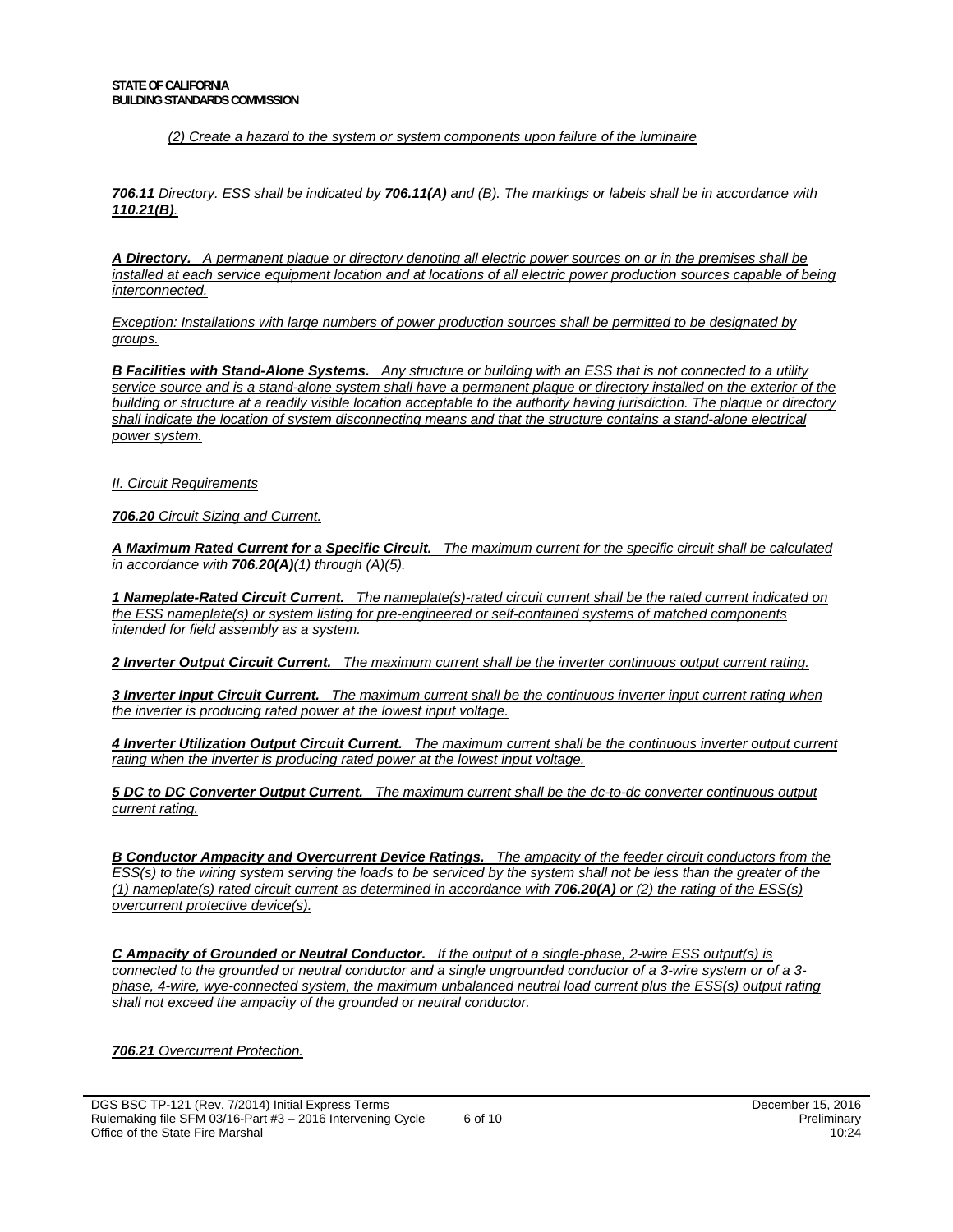*A Circuits and Equipment. ESS circuit conductors shall be protected in accordance with the requirements of Article 240. Protection devices for ESS circuits shall be in accordance with the requirements of 706.21(B) through (F). Circuits shall be protected at the source from overcurrent.* 

*B Overcurrent Device Ampere Ratings. Overcurrent protective devices, where required, shall be rated in accordance with Article 240 and the rating provided on systems serving the ESS and shall be not less than 125 percent of the maximum currents calculated in 706.20(A).* 

*C Direct Current Rating. Overcurrent protective devices, either fuses or circuit breakers, used in any dc portion of an ESS shall be listed and for dc and shall have the appropriate voltage, current, and interrupting ratings for the application.* 

*D Current Limiting. A listed and labeled current-limiting overcurrent protective device shall be installed adjacent to the ESS for each dc output circuit.* 

*Exception: Where current-limiting overcurrent protection is provided for the dc output circuits of a listed ESS, additional current-limiting overcurrent devices shall not be required.* 

*E Fuses. Means shall be provided to disconnect any fuses associated with ESS equipment and components when the fuse is energized from both directions and is accessible to other than qualified persons. Switches, pullouts, or similar devices that are rated for the application shall be permitted to serve as a means to disconnect fuses from all sources of supply.* 

*F Location. Where ESS input and output terminals are more than 1.5 m (5 ft) from connected equipment, or where the circuits from these terminals pass through a wall or partition, overcurrent protection shall be provided at the ESS.* 

*706.23 Charge Control.* 

*A General. Provisions shall be provided to control the charging process of the ESS. All adjustable means for control of the charging process shall be accessible only to qualified persons. Informational Note: Certain types of energy storage equipment such as valve-regulated lead acid or nickel cadmium can experience thermal failure when overcharged.* 

*B Diversion Charge Controller.* 

*1 Sole Means of Regulating Charging. An ESS employing a diversion charge controller as the sole means of regulating charging shall be equipped with a second independent means to prevent overcharging of the storage device.* 

*2 Circuits with Diversion Charge Controller and Diversion Load. Circuits containing a diversion charge controller and a diversion load shall comply with the following:* 

*(1) The current rating of the diversion load shall be less than or equal to the current rating of the diversion load charge controller. The voltage rating of the diversion load shall be greater than the maximum ESS voltage. The power rating of the diversion load shall be at least 150 percent of the power rating of the charging source.* 

*(2) The conductor ampacity and the rating of the overcurrent device for this circuit shall be at least 150 percent of the maximum current rating of the diversion charge controller.* 

*3 Energy Storage Systems Using Utility-Interactive Inverters. Systems using utility-interactive inverters to control energy storage state-of-charge by diverting excess power into the utility system shall comply with 706.23(B)(3)(a) and (B)(3)(b).* 

*(a) These systems shall not be required to comply with 706.23(B)(2).*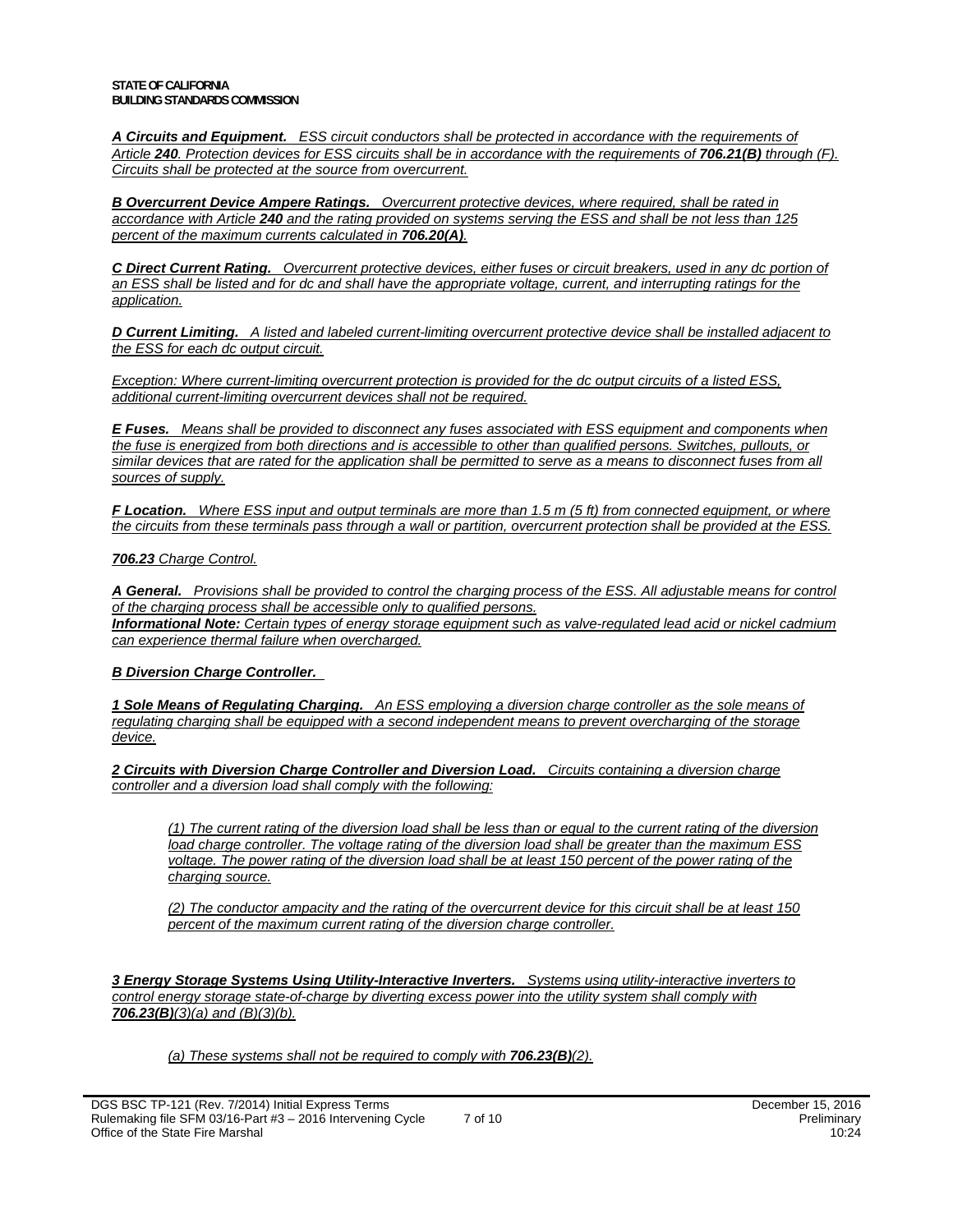*(b) These systems shall have a second, independent means of controlling the ESS charging process for use when the utility is not present or when the primary charge controller fails or is disabled.* 

*C Charge Controllers and DC-to-DC Converters. Where charge controllers and other DC-to-DC power converters that increase or decrease the output current or output voltage with respect to the input current or input voltage are installed, all of the following shall apply:* 

*(1) The ampacity of the conductors in output circuits shall be based on the maximum rated continuous output current of the charge controller or converter for the selected output voltage range.* 

*(2) The voltage rating of the output circuits shall be based on the maximum voltage output of the charge controller or converter for the selected output voltage range.* 

*III. Electrochemical Energy Storage Systems Part III of this article applies to ESSs that are comprised of sealed and non-sealed cells or batteries or system modules that are comprised of multiple sealed cells or batteries that are not components within a listed product.* 

*Informational Note: An energy storage component, such as batteries, that are integrated into a larger piece of listed equipment, such as an uninterruptible power supply (UPS), are examples of components within a listed product.* 

### *706.30 Installation of Batteries.*

*A Dwelling Units. An ESS for dwelling units shall not exceed 100 volts between conductors or to ground.* 

*Exception: Where live parts are not accessible during routine ESS maintenance, an ESS voltage exceeding 100 volts shall be permitted.* 

*B Disconnection of Series Battery Circuits. Battery circuits subject to field servicing, where exceeding 240 volts nominal between conductors or to ground, shall have provisions to disconnect the series-connected strings into segments not exceeding 240 volts nominal for maintenance by qualified persons. Non–load-break bolted or plug-in disconnects shall be permitted.* 

*C Storage System Maintenance Disconnecting Means. ESS exceeding 100 volts between conductors or to ground shall have a disconnecting means, accessible only to qualified persons, that disconnects ungrounded and grounded circuit conductor(s) in the electrical storage system for maintenance. This disconnecting means shall not disconnect the grounded circuit conductor(s) for the remainder of any other electrical system. A non–load-break-rated switch shall be permitted to be used as a disconnecting means.* 

*D Storage Systems of More Than 100 Volts. On ESS exceeding 100 volts between the conductors or to ground,*  the battery circuits shall be permitted to operate with ungrounded conductors, provided a ground-fault detector and *indicator is installed to monitor for ground faults within the storage system.* 

*706.31 Battery and Cell Terminations.* 

*A Corrosion Prevention. Antioxidant material suitable for the battery connection shall be used when recommended by the battery or cell manufacturer.* 

*Informational Note: The battery manufacturer's installation and instruction manual can be used for guidance for acceptable materials.* 

*B Intercell and Intertier Conductors and Connections. The ampacity of field-assembled intercell and intertier connectors and conductors shall be of such cross-sectional area that the temperature rise under maximum load conditions and at maximum ambient temperature shall not exceed the safe operating temperature of the conductor insulation or of the material of the conductor supports.* 

*Informational Note: Conductors sized to prevent a voltage drop exceeding 3 percent of maximum anticipated load, and where the maximum total voltage drop to the furthest point of connection does not exceed 5 percent, may not be appropriate for all battery applications. IEEE 1375-2003, Guide for the Protection of Stationary Battery Systems, provides guidance for overcurrent protection and associated cable sizing.*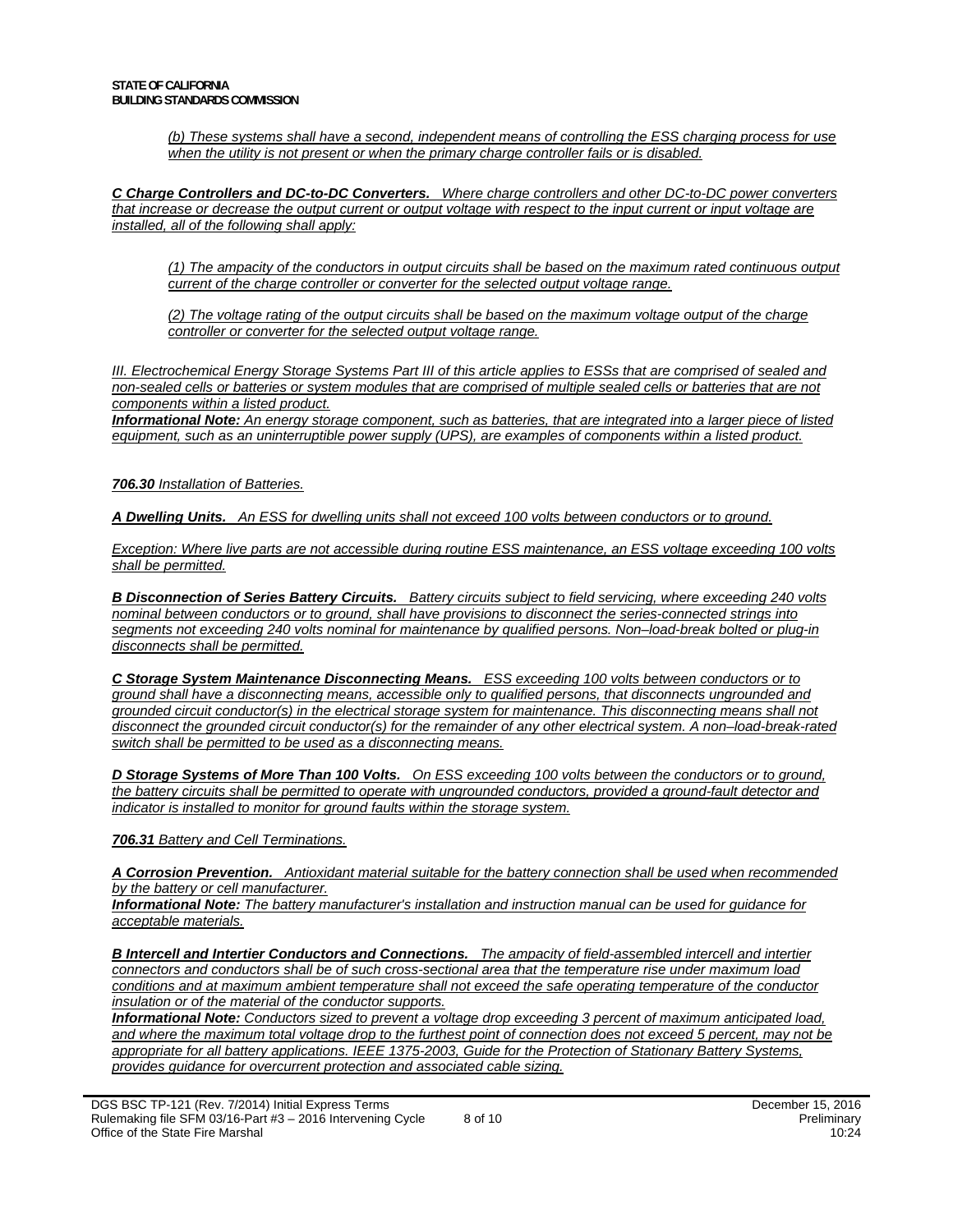*C Battery Terminals. Electrical connections to the battery and the cable(s) between cells on separate levels or*  racks shall not put mechanical strain on the battery terminals. Terminal plates shall be used where practicable.

*706.32 Battery Interconnections. Flexible cables, as identified in Article 400, in sizes 2/0 AWG and larger shall be permitted within the battery enclosure from battery terminals to a nearby junction box where they shall be connected to an approved wiring method. Flexible battery cables shall also be permitted between batteries and cells within the battery enclosure. Such cables shall be listed and identified as moisture resistant. Flexible, fine-stranded cables shall only be used with terminals, lugs, devices, or connectors in accordance with 110.14.* 

*706.33 Accessibility. The terminals of all cells or multicell units shall be readily accessible for readings, inspection, and cleaning where required by the equipment design. One side of transparent battery containers shall be readily accessible for inspection of the internal components.* 

*706.34 Battery Locations. Battery locations shall conform to 706.34(A), (B), and (C).* 

*A Live Parts. Guarding of live parts shall comply with 110.27.* 

*B Top Terminal Batteries. Where top terminal batteries are installed on tiered racks or on shelves of battery cabinets, working space in accordance with the storage equipment manufacturer's instructions shall be provided between the highest point on a storage system component and the row, shelf, or ceiling above that point. Informational Note: IEEE 1187 provides guidance for top clearance of VRLA batteries, which are the most commonly used battery in cabinets.* 

*C Gas Piping. Gas piping shall not be permitted in dedicated battery rooms.* 

*IV. Flow Battery Energy Storage Systems Part IV applies to ESSs composed of or containing flow batteries.* 

*706.40 General. All electrical connections to and from the system and system components shall be in accordance with the applicable provisions of Article 692. The system and system components shall also meet the provisions of Parts I and II of this article. Unless otherwise directed by this article, flow battery ESS shall comply with the applicable provisions of Article 692.* 

*706.41 Electrolyte Classification. The electrolyte(s) that are acceptable for use in the batteries associated with the ESS shall be identified by name and chemical composition. Such identification shall be provided by readily discernable signage adjacent to every location in the system where the electrolyte can be put into or taken out of the system.* 

*706.42 Electrolyte Containment. Flow battery systems shall be provided with a means for electrolyte containment to prevent spills of electrolyte from the system. An alarm system shall be provided to signal an electrolyte leak from the system. Electrical wiring and connections shall be located and routed in a manner that mitigates the potential for exposure to electrolytes.* 

*706.43 Flow Controls. Controls shall be provided to safely shut down the system in the event of electrolyte blockage.* 

*706.44 Pumps and Other Fluid Handling Equipment. Pumps and other fluid handling equipment are to be rated/specified suitable for exposure to the electrolytes.* 

*V. Other Energy Storage Technologies The provisions of Part V apply to ESSs using other technologies intended to store energy and when there is a demand for electrical power to use the stored energy to generate the needed power.* 

*706.50 General. All electrical connections to and from the system and system components shall be in accordance*  with the applicable provisions of this Code. Unless otherwise directed by this article, other energy storage *technologies shall comply with the applicable provisions of Part III of Article 705.* 

## **Notation**

Authority: Health and Safety Code Sections 1250, 1569.72, 1569.78, 1568.02, 1502, 1597.44, 1597.65, 13108, 13143, 13143.9, 13146, 13210, 13211, 17921, 18949.2, Public Education Code 17074.50